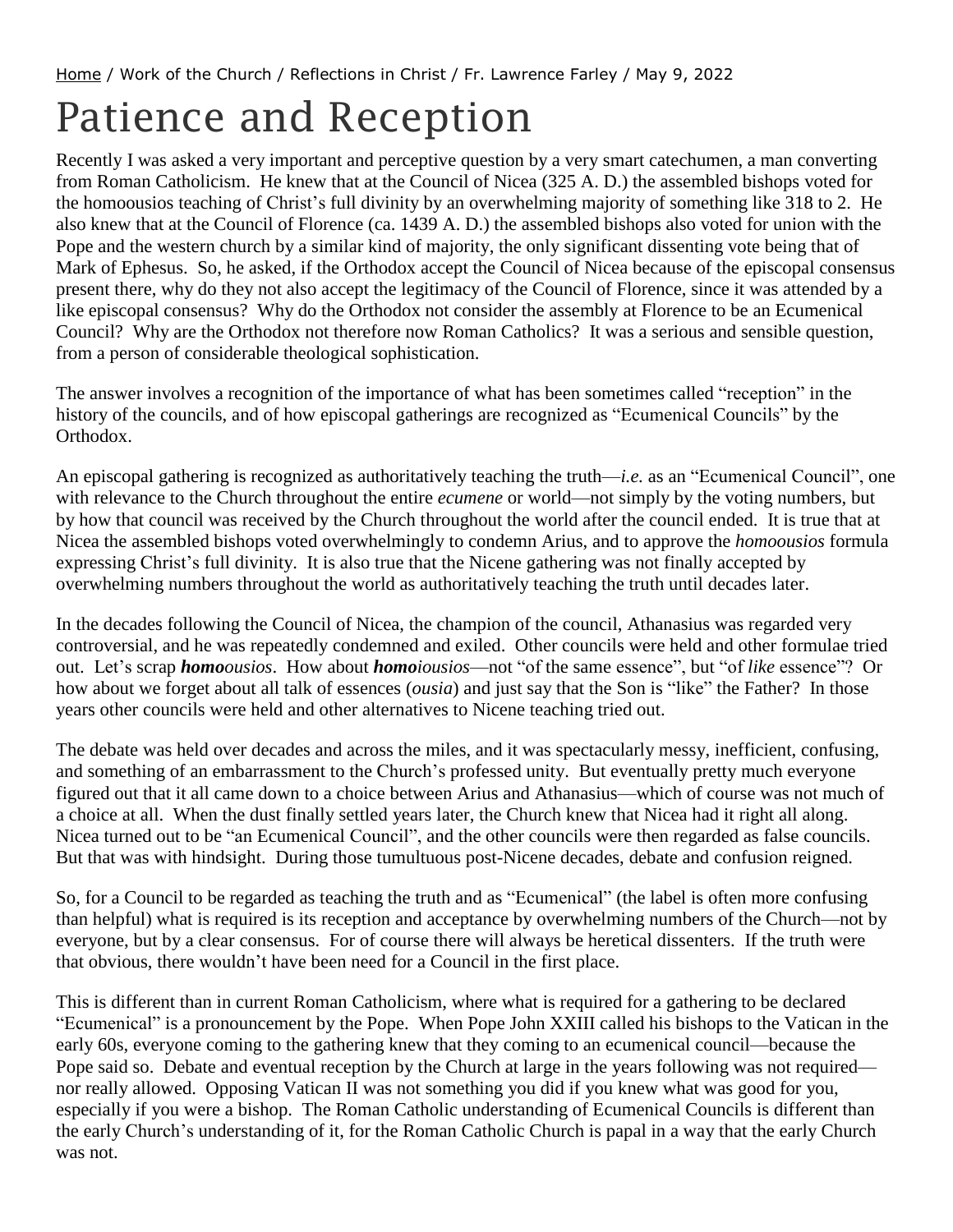Fast forward from Nicea to Florence in the fifteenth century. The Orthodox Church in the east had been in effective schism with the west for a long time. The date of the schism is usually (and arbitrarily) given as 1054, but things didn't sour really badly until 1204 when the Crusaders sacked Constantinople and the Pope put a Latin on the episcopal chair there. Attempts were made to sort things out, and everyone knew that the schism between east and west needed to get resolved. Ostensibly that was why Orthodox bishops came from the east to the west in the city of Florence.

Actually they were there because the Emperor desperately needed military help from the west if Constantinople was to survive the impending attack from Turks. He had made a tour of the west trying to garner money, arms, and support and had come up dramatically short. The Pope offered to throw his support behind the project—but only on condition that unity could be achieved between east and west. This, of course, was code for "complete capitulation on the part of the east to the west". And everyone knew it.

So it was that the eastern bishops showed up in Florence with their Emperor under strict orders to resolve the schism no matter what. In other words, the bishops sat through the sessions with the Imperial gun to their heads. Not surprisingly, most of them caved in, signed onto whatever the Pope and the western church wanted, and declared the schism resolved. This involved accepting things like the supremacy of the Pope, purgatory, and the filioque addition to the Creed. But at least one person refused to sign: Mark, bishop of Ephesus.

The reception of the Council of Florence was in marked contrast to the reception of the Council of Nicea. Eventually Nicea came to be accepted by the overwhelming majority. The Council of Florence was a non-starter from the beginning, with many bishops retracting their signatures and their approval as soon as they got back home, especially when faced with popular outrage. Bishop Bessarion of Nicea fled back to the west where he was rewarded with a cardinal's hat. Bishop Isidore of Kiev returned to Kiev was promptly thrown into prison for his perceived betrayal of Orthodoxy. He escaped and eventually ended his days as the Latin-rite bishop of Sabina. Pope Pius II later gave him the title of the Latin Patriarch of Constantinople, which of course by then meant nothing and involved no real jurisdiction.

The Orthodox east continued in its steadfast rejection of the Florentine gathering (expressing their definitive rejection by eventually canonizing Mark of Ephesus). At Nicea, there was no Imperial gun aimed at episcopal heads; at Florence there was. Just as marriages are "annulled" if free consent is lacking, so with councils. Florence was something of a shot-gun wedding/council, and so lacked the conditions of a true council (as the immediate aftermath proved).

What does all this mean? Two things.

First of all it means that Christ's promised guidance of the Church does not involve magic. Fallible bishops do not magically become infallible when they gather together in council. If they did, there would never have been any false councils (like the Council of Hieria of 754 which condemned icons). Christ promised to guide His Church as a whole, not a collection of bishops or a single bishop like the Pope. The Church may conclude that it has been rightly guided when it finally reaches a settled consensus about something (like the homoousios or the legitimacy of icons), a consensus which is never overthrown.

But (and this is the second point), it takes time to reach this final and settled consensus, and during that time of debate and argument, things will be messy. Orthodoxy is sometimes criticized for its administrative inefficiency, and it is suggested that things would be better, less messy, and more efficient if we had a Pope or an Ecumenical Patriarch who would be "First Without Equals" (to quote an actual recently used phrase).

I agree. Things would be less messy and more efficient. We could skip the whole embarrassing process of disagreement and debate and jump straight to a conclusion—which would often be the wrong conclusion. Because, as said above, Christ has not promised to guide a single person, be that person Pope or Patriarch, but